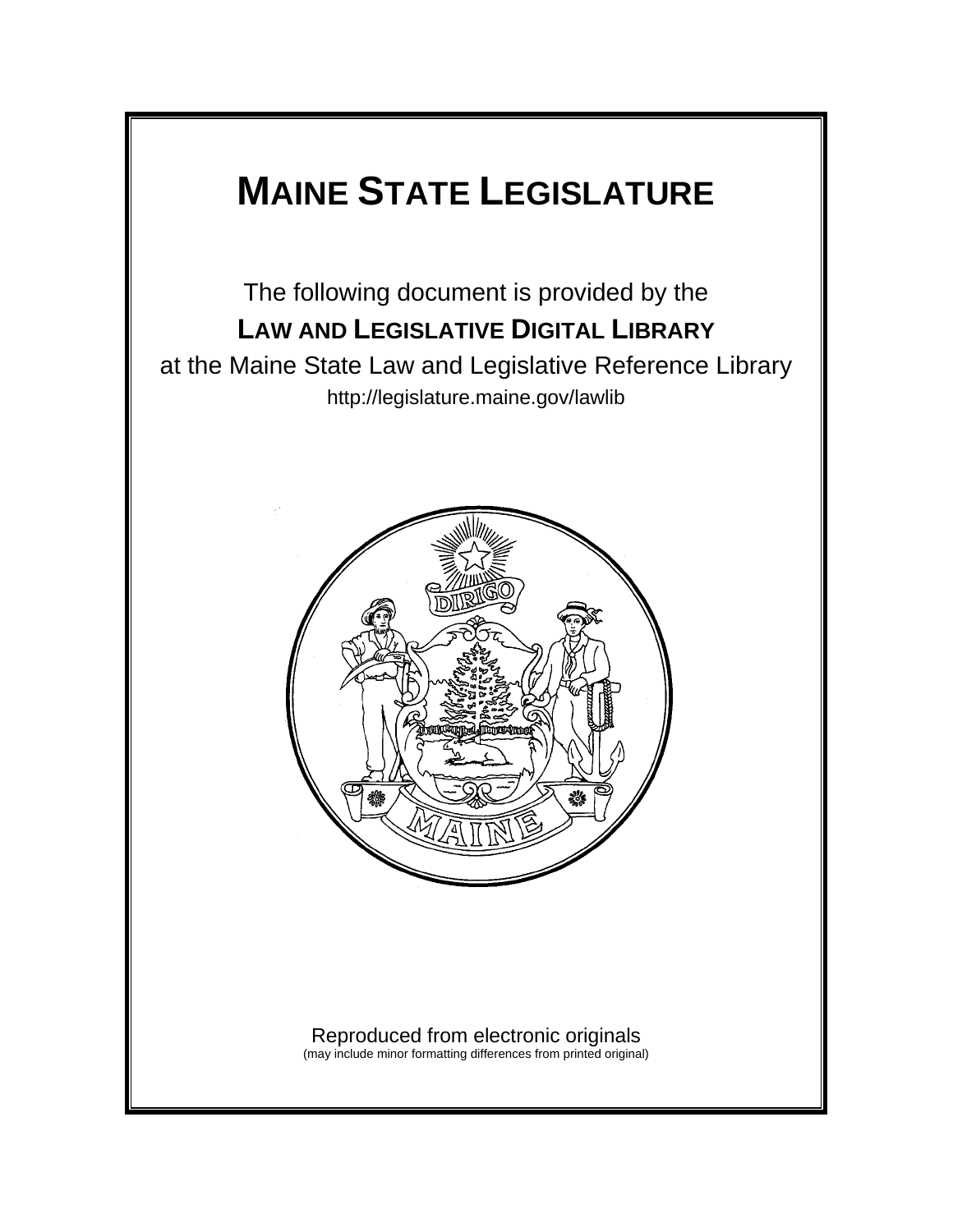# **LAWS**

# **OF THE**

# **STATE OF MAINE**

## **AS PASSED BY THE**

**ONE HUNDRED AND TWENTY-SEVENTH LEGISLATURE** 

**SECOND REGULAR SESSION January 6, 2016 to April 29, 2016** 

**THE GENERAL EFFECTIVE DATE FOR SECOND REGULAR SESSION NON-EMERGENCY LAWS IS JULY 29, 2016** 

**PUBLISHED BY THE REVISOR OF STATUTES IN ACCORDANCE WITH THE MAINE REVISED STATUTES ANNOTATED, TITLE 3, SECTION 163-A, SUBSECTION 4.** 

> **Augusta, Maine 2016**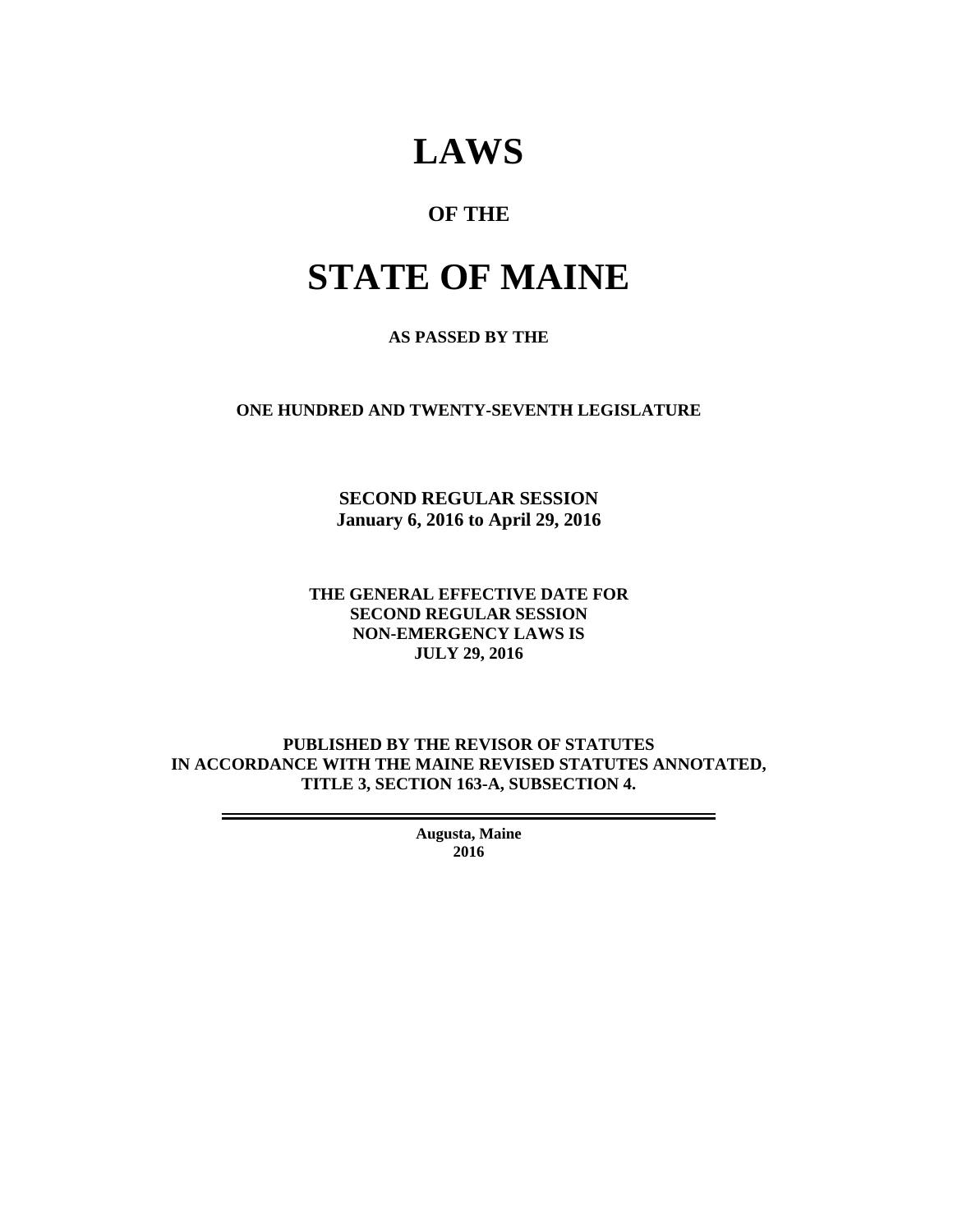control of all ballots and related materials involved in the recount as soon as possible, except that for a statewide office or statewide referendum or an office or referendum that encompasses more than one county, the Secretary of State, in agreement with the parties involved in the recount, may direct the State Police to retrieve ballots from certain voting jurisdictions so that the recount may be conducted in stages until the requesting candidate or the lead applicant for a referendum recount concedes or until all the ballots are recounted.

**Sec. 28. 21-A MRSA §737-A, 4th ¶,** as enacted by PL 1993, c. 473, §31 and affected by §46, is amended to read:

If, after the official tabulation is submitted to the Governor, the apparent winner is determined the losing candidate, that candidate may request another  $a$ recount within 3 business days after the date the Governor receives the tabulation.

**Sec. 29. 21-A MRSA §737-A, sub-§1, ¶¶A and B,** as amended by PL 2003, c. 447, §25, are further amended to read:

A. If the percentage difference shown by the official tabulation between the leading candidate and the requesting candidate is  $2\%$  1.5% or less of the total votes cast for that office, a deposit is not required.

B. If the percentage difference shown by the official tabulation between the leading candidate and the requesting candidate is more than  $2\%$  1.5% and less than or equal to 4% of the total votes cast for that office, the deposit is \$500.

**Sec. 30. 21-A MRSA §777-A,** as amended by PL 2011, c. 534, §21, is further amended to read:

#### **§777-A. Registration and enrollment**

Notwithstanding the registration deadline in section 121-A, uniformed service voters or overseas voters may register or enroll at any time prior to 5 p.m. on election day by completing a federal or state voter registration application form and filing it with the registrar or the Secretary of State in person, by mail or by electronic means authorized by the Secretary of State.

**Sec. 31. 21-A MRSA §781-A,** as amended by PL 2011, c. 534, §22, is further amended to read:

#### **§781-A. Absentee ballot application; procedure on receipt**

 Notwithstanding the absentee ballot application deadline in section 753-B, subsection 2, paragraph D, upon receipt of an application or written request for an absentee ballot prior to 5 p.m. on election day from a uniformed service voter or overseas voter that is accepted pursuant to section 753-A or section 783, the clerk or the Secretary of State shall immediately issue an absentee ballot and return envelope by the author-

#### **PUBLIC LAW, C . 448 SECOND REGULAR SESSION - 2015**

ized means designated by the voter in the application. If the ballot is to be transmitted to the voter by mail, the clerk or the Secretary of State shall type or write in ink the name and the residence address of the voter in the designated section of the return envelope. The Secretary of State shall provide a return envelope that moves free of postage under federal law.

**Emergency clause.** In view of the emergency cited in the preamble, this legislation takes effect when approved.

Effective April 10, 2016.

# **CHAPTER 448 H.P. 1069 - L.D. 1576**

## **An Act To Amend Certain Education Laws**

**Emergency preamble. Whereas,** acts and resolves of the Legislature do not become effective until 90 days after adjournment unless enacted as emergencies; and

**Whereas,** the changes made by this legislation could affect budget meetings of school administrative units and town budgets; and

**Whereas,** it is necessary that this legislation take effect prior to the expiration of the 90-day period to allow towns to benefit from the legislation during the next annual budget process; and

**Whereas,** in the judgment of the Legislature, these facts create an emergency within the meaning of the Constitution of Maine and require the following legislation as immediately necessary for the preservation of the public peace, health and safety; now, therefore,

**Be it enacted by the People of the State of Maine as follows:** 

**Sec. 1. 20-A MRSA §254, sub-§19** is enacted to read:

**19. Designation of school to enroll certain stu**dents. The commissioner may designate a school administrative unit as the receiving school administrative unit for a student who resides in a school administrative unit that neither maintains a school nor contracts for school privileges pursuant to chapter 115 and is unable to find a school administrative unit willing to enroll the student in one of its schools, upon a written request from the superintendent of the school administrative unit where the student resides setting forth the student's circumstances giving rise to the request.

If the commissioner makes a designation under this subsection, the school administrative unit where the student resides shall pay tuition for that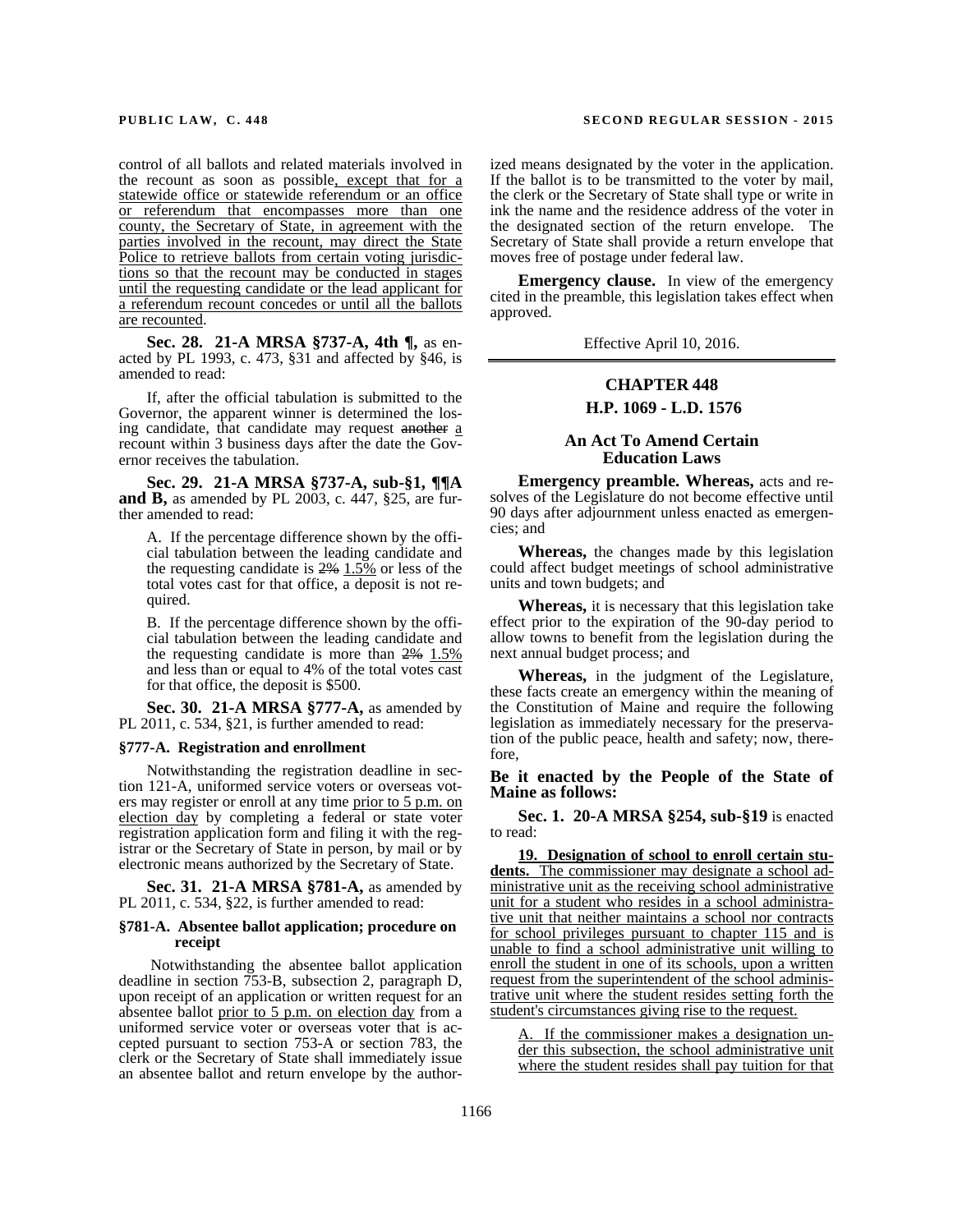student to the receiving school administrative unit as calculated in accordance with this subsection and chapter 219.

B. If a student subject to a designation under this subsection is receiving special education services, the receiving school administrative unit designated by the commissioner under this subsection is responsible for providing a free, appropriate public education to the student, subject to the provisions of this subsection. The receiving school administrative unit shall invite the school administrative unit where the student resides to participate in individualized education program team meetings for the student, but the authorized representative of the receiving school administrative unit shall make the decision on any issue on which consensus is not reached. The school administrative unit where the student resides shall, in addition to tuition payable pursuant to chapter 219, pay to the receiving school administrative unit:

(1) Special education tuition;

(2) Any costs not included in the computation of special education tuition directly related to the student's special education program; and

(3) Any costs associated with due process proceedings in connection with the student's special education program.

Once the commissioner makes a designation under this subsection, the student must be enrolled in the receiving school administrative unit. If dissatisfied with the commissioner's decision, the superintendent of the school administrative unit where the student resides or the superintendent of the receiving school administrative unit may, within 10 calendar days of the commissioner's decision, request that the state board review the designation. The state board shall review the commissioner's determinations and communicate with the commissioner, the superintendents and the parent of the student. The state board may approve or disapprove the designation. The state board shall make a decision within 45 calendar days of receiving the request and shall provide to the commissioner, the superintendents and the parent of the student a written decision describing the basis of the state board's determination. The state board's decision is final and binding.

**Sec. 2. 20-A MRSA §1001, sub-§8,** as amended by PL 2013, c. 581, §2, is further amended to read:

**8. Operate public preschool programs, kindergarten and grades one to 12.** They shall either operate programs in kindergarten and grades one to 12 or otherwise provide for students to participate in

those grades as authorized elsewhere in this Title. To the extent the State provides adequate start-up funding, they may operate public preschool programs or provide for students to participate in such programs in accordance with the requirements of this Title. They shall determine which students attend each school, classify them and transfer them from school to school where more than one school is maintained at the same time. If a school administrative unit neither maintains a school nor contracts for school privileges pursuant to chapter 115 and a student who resides in the school administrative unit is unable to enroll in another school administrative unit, the school board shall direct the superintendent of the school administrative unit where the student resides to make a written request to the commissioner to designate a place of enrollment for the student, pursuant to section 254, subsection 19.

**Sec. 3. 20-A MRSA §2404, sub-§2, ¶¶C and D,** as enacted by PL 2011, c. 414, §5, are amended to read:

C. Except as provided in paragraphs H and, I and  $K$ , if capacity is insufficient to enroll all students who wish to attend the school, the public charter school shall select students through a random selection process. A list maintained to fill potential vacancies may be carried over to the succeeding year.

D. For a school administrative unit with an enrollment of 500 or fewer students, a public charter school, unless authorized by a school administrative unit, may not enroll more than 5% of a school administrative unit's noncharter public school students per grade level in each of the first 3 years of the public charter school's operation, except that if 5% of a school administrative unit's noncharter public school students per grade level is less than one, a public charter school may enroll one student of the school administrative unit per grade level in each of the first 3 years.

**Sec. 4. 20-A MRSA §2404, sub-§2, ¶G,** as enacted by PL 2011, c. 414, §5, is amended to read:

G. Any A public charter school authorized by a local school board or by a collaborative among local school boards and any noncharter public school converting partially or entirely to a public charter school shall adopt and maintain a policy that gives enrollment preference to pupils who reside within a school administrative unit whose school board authorizes that public charter school or within the former attendance area of that noncharter public school.

**Sec. 5. 20-A MRSA §2405, sub-§4,** as amended by PL 2015, c. 54, §1, is further amended to read: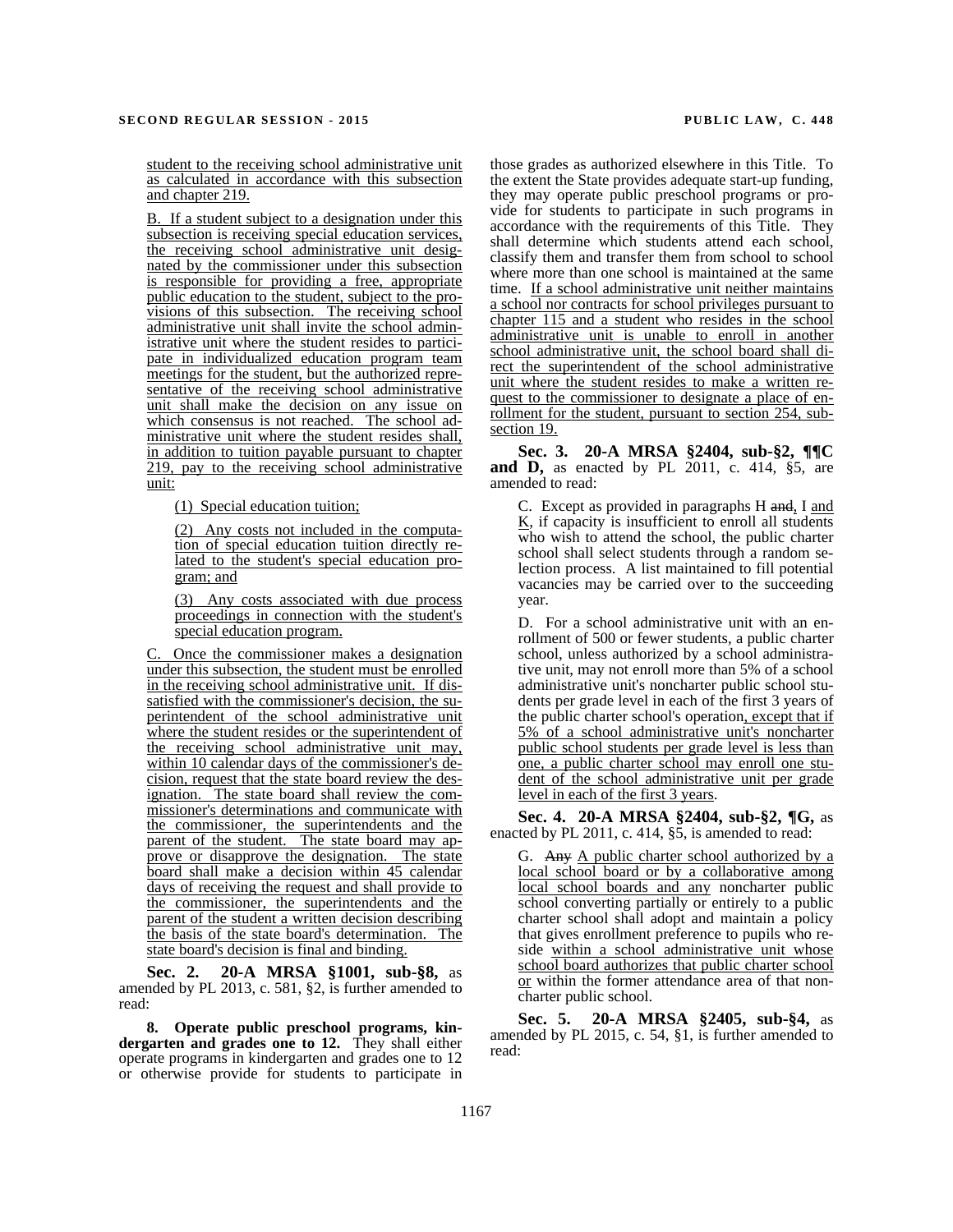**4. Reporting and evaluation.** An authorizer shall submit to the commissioner and the Legislature an annual report within  $60$   $90$  days of the end of each school fiscal year summarizing:

A. The authorizer's strategic vision for chartering and progress toward achieving that vision;

B. The performance of all operating public charter schools overseen by the authorizer, according to the performance measures and expectations specified in the charter contracts;

C. The status of the authorizer's public charter school portfolio of approved charter applications, identifying all public charter schools within that portfolio as:

- (1) Approved, but not yet open;
- (2) Operating;
- (3) Renewed;
- (4) Transferred;
- (5) Terminated;
- (6) Closed; or
- (7) Never opened;

D. The oversight and services provided by the authorizer to the public charter schools under the authorizer's purview; and

E. The total amount of funds collected from each public charter school the authorizer authorized pursuant to subsection 5, paragraph B and the costs incurred by the authorizer to oversee each public charter school.

**Sec. 6. 20-A MRSA §2406, sub-§2, ¶F,** as amended by PL 2011, c. 570, §9, is further amended to read:

F. A request for proposals must require applications to provide or describe thoroughly, at a minimum, all of the following essential elements of the proposed public charter school plan:

(1) The proposed public charter school's vision, including:

(a) An executive summary;

(b) The mission and vision of the proposed public charter school, including identification of the targeted student population and the community the school hopes to serve; and

(c) Evidence of need and community support for the proposed public charter school, including information on discussions with the school administrative unit where the public charter school will be located concerning recruitment and operations of the public charter school and possible collaboration with nearby school administrative units;

(2) The proposed public charter school's governance plan, including:

> (a) Background information on proposed board members and any assurances or certifications required by the authorizer;

(b) Proposed governing bylaws;

(c) An organization chart that clearly presents the school's organizational structure, including lines of authority and reporting between the governing board, staff and any related bodies such as advisory bodies or parent and teacher councils, and any external organizations that will play a role in managing the school;

(d) A clear description of the roles and responsibilities for the governing board, the school's leadership and management team and any other entities shown on the organization chart;

(e) Identification of the proposed founding governing board members and, if identified, the proposed school leader or leaders; and

Background information on the school's leadership and management team, if identified;

(3) The proposed public charter school's plan of organization, including:

(a) The location or geographic area of the school and the proposed catchment area of the school, which may not be designed to exclude areas with high rates of poverty, English language learners, atrisk students or students with disabilities;

(b) The grades to be served each year for the full term of the charter;

(c) Minimum, planned and maximum enrollment per grade per year for the term of the charter;

(d) The school's proposed calendar and sample daily schedule;

(e) Plans and timelines for student recruitment and enrollment, including lottery procedures;

(f) Explanations of any partnerships or contractual relationships central to the school's operations or mission;

(g) The school's proposals for providing transportation, food service and other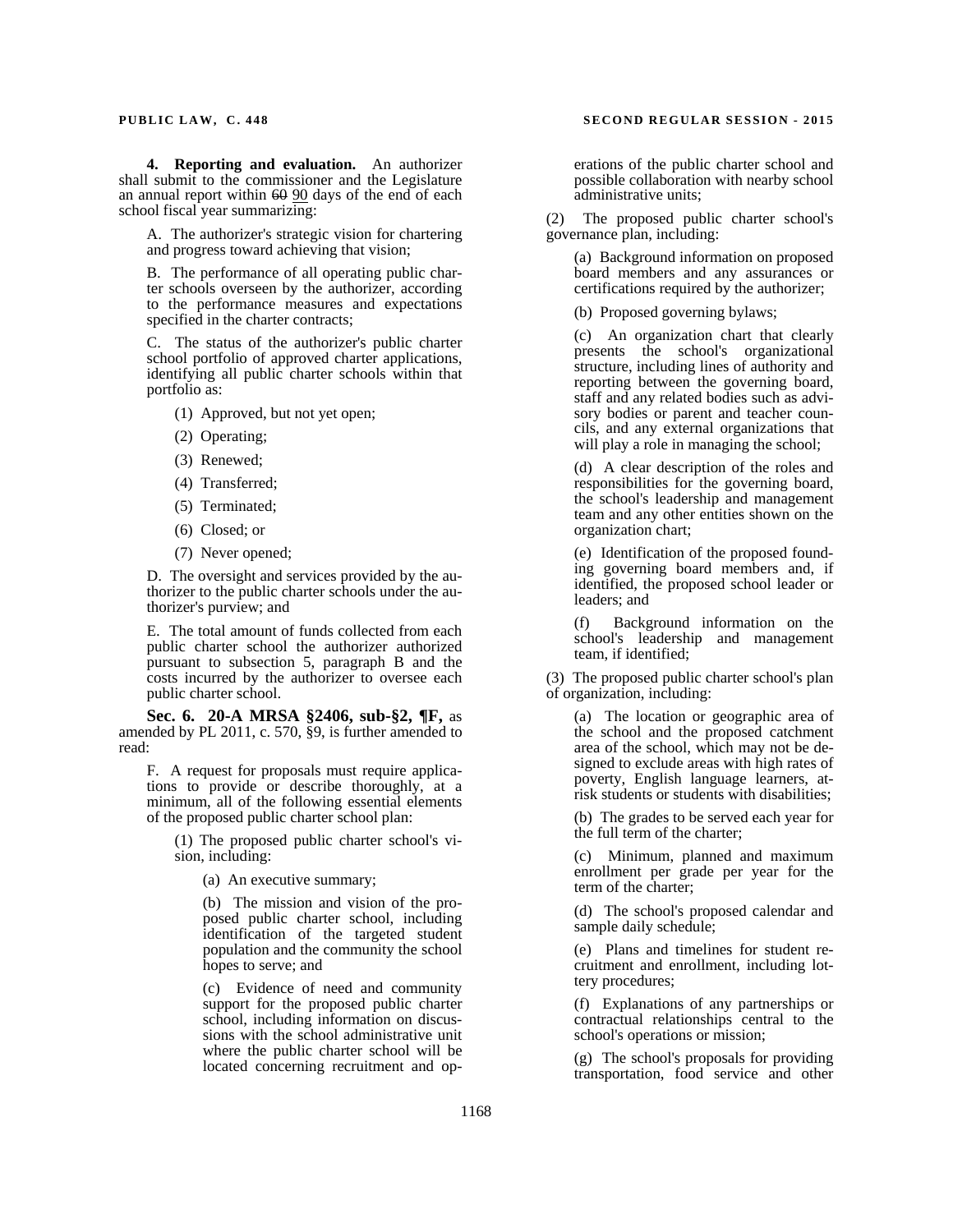significant operational or ancillary services;

(h) A facilities plan, including backup or contingency plans if appropriate;

(i) A detailed school start-up plan, identifying tasks, timelines and responsible individuals; and

(j) A closure protocol, outlining orderly plans and timelines for transitioning students and student records to new schools as described in section 2411, subsection 8, paragraph C and for appropriately disposing of school funds, property and assets in the event of school closure;

(4) The proposed public charter school's finances, including:

(a) A description of the school's financial plan and policies, including financial controls and audit requirements;

(b) Start-up and 3-year budgets with clearly stated assumptions;

(c) Start-up and first-year cash-flow projections with clearly stated assumptions;

(d) Evidence of anticipated fund-raising contributions, if claimed in the application; and

(e) A description of the insurance coverage the school proposes to obtain;

(5) The proposed public charter school's student policy, including:

(a) The school's plans for identifying and successfully serving students with the wide range of learning needs and styles typically found in noncharter public schools of the sending area;

(b) The school's plans for compliance with applicable laws, rules and regulations; and

(c) The school's student discipline plans and policies, including those for special education students;

(6) The proposed public charter school's academic program, including:

(a) A description of the academic program aligned with the statewide system of learning results under section 6209;

(b) A description of the school's instructional design, including the type of learning environment, such as classroombased or independent study, class size and structure, curriculum overview, teaching methods and research basis;

(c) The school's plan for using internal and external assessments to measure and report student progress on the measures and metrics of the performance framework developed by the authorizer in accordance with section 2409; and

(d) A description of cocurricular or extracurricular programs and how they will be funded and delivered; and

(7) The proposed public charter school's staff policy, including:

(a) A staffing chart for the school's first year and a staffing plan for the term of the charter;

(b) Plans for recruiting and developing school leadership and staff;

(c) The school's leadership and teacher employment policies, including performance evaluation plans; and

(d) Opportunities and expectations for parent involvement.

**Sec. 7. 20-A MRSA §2411, sub-§8,** as enacted by PL 2011, c. 414, §5, is amended to read:

**8. School closure and dissolution.** If a public charter school closes for any reason:

A. The authorizer shall oversee and work with the closing public charter school to ensure timely notification to parents, orderly transition of students and student records to new schools and proper disposition of school funds, property and assets in accordance with the requirements of this chapter; and

B. The assets of the public charter school must be distributed first to satisfy outstanding payroll obligations for employees of the public charter school and then to creditors of the public charter school. Any remaining funds must be paid to the Treasurer of State to the credit of the General Fund. If the assets of the public charter school are insufficient to pay all parties to whom the public charter school owes compensation, the prioritization of the distribution of assets may be determined by decree of a court of law.; and

C. Education records for students transitioning to new schools must be transferred as required in section 6001-B. Education records for a person who for any reason, including graduation, will not be attending a public school in the State after closure of the public charter school must be transferred to the last school administrative unit of residence on record at the public charter school